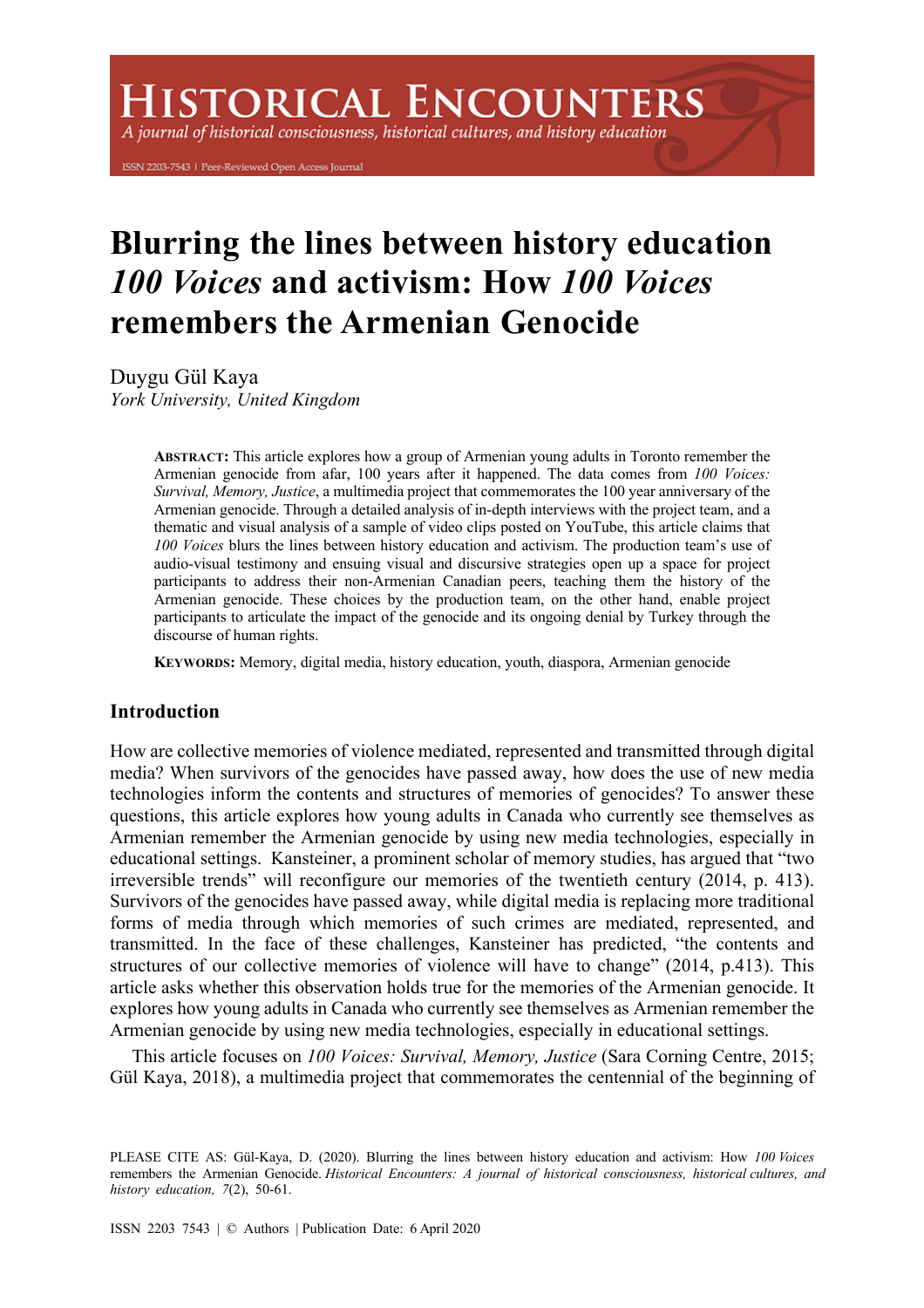the Armenian genocide (1915-1918). <sup>1</sup> The Sara Corning Centre for Genocide Education, an Armenian non-governmental organization located in Toronto, produced *100 Voices* in partnership with senior students and teachers at Toronto's A.R.S. (Armenian Relief Society) Armenian School, the largest co-educational and bilingual private day school in Ontario, Canada. Founded in 2012, the Sara Corning Centre aims to educate Canadian youth, and to train teachers in the area of human rights and genocide education.

Project materials include lesson plans, photographs, and excerpts of Canadian press coverage before, during, and after the genocide. In addition, a total of seventy-eight video clips were posted on YouTube2 between 15 January and 24 April 2015. These video clips include audiovisual testimonies of A.R.S. high school students, teachers and one alumnus, recitations of wellknown pieces of Armenian literature by students, and the testimony of a survivor of the Armenian genocide, Kourken Mouradian. The testimonies of students, teachers and one alumnus are excerpts taken from interviews conducted and filmed by the project team, and they are available for public viewing on YouTube<sup>3</sup>.

For this article, I carried out a thematic and visual analysis of thirty-two video clips that featured audio-visual testimonies by 25 high school students, six teachers, and one alumnus of the A.R.S. school. I also conducted in-depth interviews with the members of *100 Voices* production team, a team of two teachers and three students, all of whom had already participated in the project with their own audio-visual testimonies. In analysing these testimonies and interviews, I aim to address one core question of this Special Issue: "How is the past made present in history education with the use of particular forms of memory media?" I address this question by looking at how audio-visual testimony is used in *100 Voices*, and the implications for history education. I argue that *100 Voices* is not simply a project of history education that aims to raise awareness about the Armenian genocide among non-Armenian Canadian high school students. Particularly, because of the production team's use of the genre of audio-visual testimony, as it is used in activist contexts, *100 Voices* blurs the lines between history education and activism. In the face of Turkey's ongoing denial, and the pervasive impacts of genocide denial on the current generation of Armenian youth, *100 Voices* is aimed not only at history education, but also at recruiting public support to Armenians' collective struggle for Turkey's official recognition of the Armenian genocide.

This article is organised in four parts. The first part maps out the intersections of human rights activism and history education reform, with a focus on the use of video testimonies. The second part turns to *100 Voices* and analyses the testimonies in terms of their content and aesthetic features. What follows is my analysis of an interview I conducted with Zabel, a young Armenian adult who was a member of the production team and a participant of *100 Voices*. The final part discusses the implications of *100 Voices* in terms of the blurred lines between history education and human rights activism.

# **Video testimonies at the intersection of human rights activism and history education**

As scholars of memory and media have pointed out, new technologies provide novel ways of collecting, arranging, displaying, replaying, disseminating, and circulating multiple media forms, such as images, texts, and moving images in a non-bounded space (Garde-Hansen, Hoskins & Reading, 2010; Hoskins, 2011; Nieger et al., 2011; Pinchevski, 2011). The proliferation of new media technologies has transformed, among other things, the ways in which the past is remembered and taught in the classrooms, as well as how it is mobilised in activism. For instance, the genre of video testimony, which emerged and was popularised in the context of Holocaust remembrance, has been turned into a transnational cultural form.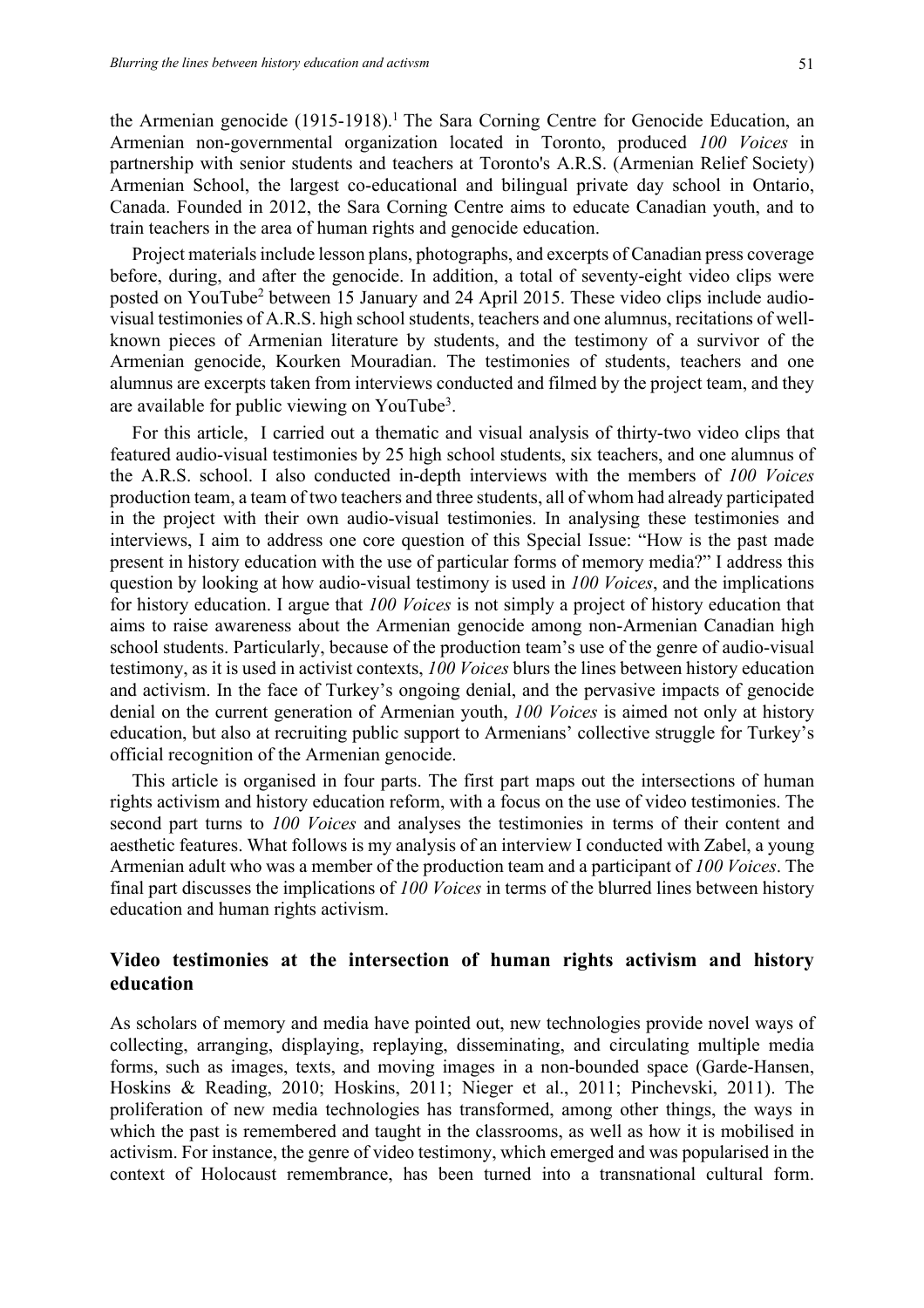Emerging and popularising in the context of Holocaust remembrance, testimony has become the prevailing cultural form in human rights campaigns and struggles for historical justice (Kennedy, 2014; McLagan, 2006). With the advent and widespread use of digital media, various local groups and activists widely use audio-visual testimony to keep record of human rights abuses and injustices, especially in post-conflict and transitional justice processes (for example in Cambodia, Rwanda, Bosnia, South Africa, Sierra Leone, Canada, and Northern Ireland).

There have been considerable efforts to reform history education in these transitional contexts. As Cole has aptly defined it, transitional justice refers to "confronting past abuse as a part of major political transformation," a complex process that includes "trials and tribunals, truth commissions, the reform of the judiciary, army and police, and commemorative gestures and efforts toward reconciliation in fractured societies" (2007, p. 117). In various contexts, ranging from South Africa to Northern Ireland, scholars and practitioners have elaborately discussed the relationship between history education on the one hand, and peace building, democratic citizenship, and upholding human rights, on the other (Cole and Murphy, 2009). For instance, Duthie and Ramírez-Barat have proposed that a reformed history education can "engage society, especially the younger generations, in a dialogue on the importance of dealing with the past," hence contributing to "preventing future violence from recurring" (2018, p. 20).

To elaborate, a reformed history education in transitional contexts shifts the perspective from victors and winners to victims, survivors, and witnesses, hence revealing what Cole has called a "history from below" (2007, p. 132). Audio-visual testimony is a particularly useful tool to achieve this shift in perspective. As Kennedy has pointed out, audio-visual testimonies "bring the picture into sharp focus by looking at the people, at the faces of husbands, fathers, brothers, and sons; wives, mothers, sisters, and daughters, to feel the human tragedy deeply and to grieve for the loss" (N.D., p. 2). Watching these first-person accounts, students can develop critical skills in their interpretations of the past, question normative or official accounts of history, and make connections between the past and the present. Seeing the human side of history is also crucial for them to foster a sense of empathy for the suffering of others. 4

Moreover, it is crucial to note that these efforts to reform history education in transitional contexts heavily rely on Holocaust and genocide education. For instance, Facing History and Ourselves (FHAO) has played a key role in expanding Holocaust and genocide education to other cases of collective violence (Cole and Murphy, 2009). Founded in Boston in 1976, FHAO initially focused on teaching Holocaust in the USA (Wells and Schaefer, 2010). Since then, FHAO has expanded its work considerably by producing numerous resources on the Armenian genocide, Rwandan genocide, Cambodian genocide, and South African apartheid, just to name a few examples. Opening its office in Toronto in 2008, FHAO has produced numerous materials for the use of Canadian teachers. It has also collaborated with other non-profit educational organizations like the Sara Corning Centre for Education, the producer of *100 Voices* project.

Significantly, the Toronto School District School Board used some of the materials and resources produced by FHAO when it developed *CHG38: Genocide and Crimes Against Humanity*, a grade eleven elective history course that is taught all across Ontario since 2008 (TDSB 2009). There are six units in the course: 1. Introduction to Human Rights and Behaviour; 2. the Armenian Genocide; 3. the Holocaust; 4. Judgment and Responsibility; 5. the Rwandan Genocide; and 6. Reflection and Social Action. Unit 6 is followed by a separate section, with ten sub-sections, entitled *Canadian Connections*. These are: Aboriginal Connections; The Internment of Ukrainians in Canada during the First World War; The Georgetown Boys; The Role of Eugenics in Canada; The Rise of Fascism in Canada and the Riot at Christie Pits; Voyage of the St. Louis; Japanese-Canadian Internment in the Second World War; Dr. James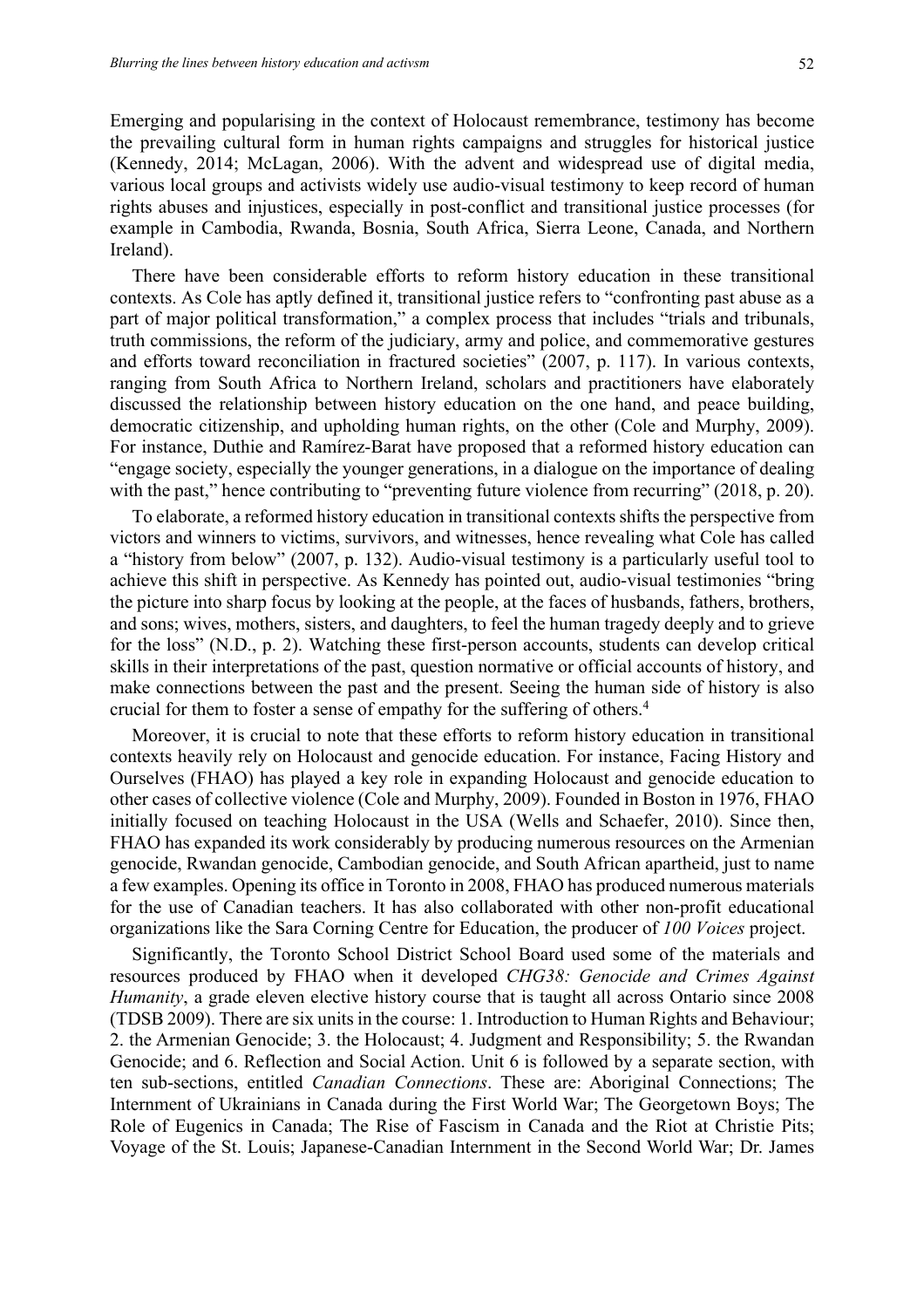Orbinski, MSF, and Rwanda; Civil Liberties and Hate Speech; and, The Activist Toolbox-Exploring Tools to Make Positive Changes.

CHG38 can reasonably be seen as the crystallisation of history education reform in Canada. It aims to instil in students a genuine respect for human rights and universal values by teaching them the history of atrocities and genocides. CHG38 course aims to make sure that "students will use critical thinking skills to look at the themes of judgment, memory, and legacy, and will evaluate the ways in which active citizens may empower themselves to stop future genocides" (2009, p. I-1). The underlying assumption here is that once educated about past genocides and crimes against humanity, young students will feel a sense of responsibility towards the future. They will be knowledgeable and responsible citizens who would uphold human rights and work towards a better world.

It is crucial to situate *100 Voices* project within this particular context of history education reform in Canada. Many of the project participants took CHG38 in the A.R.S. high school, while others were familiar with the course content as the latter was publicized in community settings by the Sara Corning Centre. As Raffi Sarkissian, the director and co-founder of the Sara Corning Centre for Genocide Education and the lead of *100 Voices* aptly observes, the course "encourages students to think about ethical questions involved in the history along with choices made by individuals. Students learn that choices and actions matter and that young people can, and should, be agents of change" (2011, p. 24). *100 Voices* project embraces and operates through the same rationale of history education reform, specifically, the idea that knowledge of the past will empower the current generation in making right choices and creating political change.

#### **Aesthetics and content of** *100 Voices: Survival, Memory, Justice*

In his recent article, Sarkissian (2017) provides a vivid account of the debates around the development and introduction of CHG38. In particular, he focuses on the objections from some Turkish groups in Canada because of CHG38's coverage of the Armenian genocide. Sarkissian thwarts these objections successfully, and posits that teaching the Armenian genocide to Canadian students is crucial for fostering a culture of mutual respect. Towards the end of his article, he also talks about *100 Voices*, particularly in regards to the transgenerational effects of the Armenian genocide on Canadian-Armenian youth. While Sarkissian (2017) discusses the significance of genocide education, with a special emphasis on the Armenian genocide, he does not provide detailed information about *100 Voices* project materials. In what follows, I present a more comprehensive analysis of *100 Voices* video clips in terms of both their aesthetic features and their content.

For this article, a thematic and visual analysis of thirty-two video clips was conducted. Although each of the 78 video-clips that were posted on YouTube were viewed, 32 testimonies to were selected to analyse in more detail for two reasons. First, because all of the testimonies were similar in terms of their aesthetic features and content, in-depth analysis of more testimonies was not necessary. Second, while selecting these testimonies, I aimed to create a sample that is representative of the whole group in terms of participants' different positions, such as students, teachers, and alumni.

The aesthetic similarities between these audio-visual testimonies are striking. All video clips open with the same melancholic duduk tune by Djivan Gasparian, a world-famous master of the duduk, an ancient woodwind instrument that is often described by Armenians as Armenia's national instrument. The camera is static and its angle does not allow the audience to make eye contact with the participant as s/he looks towards the interviewer, who is outside the frame of the screen, yet whose presence is implied because s/he is the one who asks the questions. All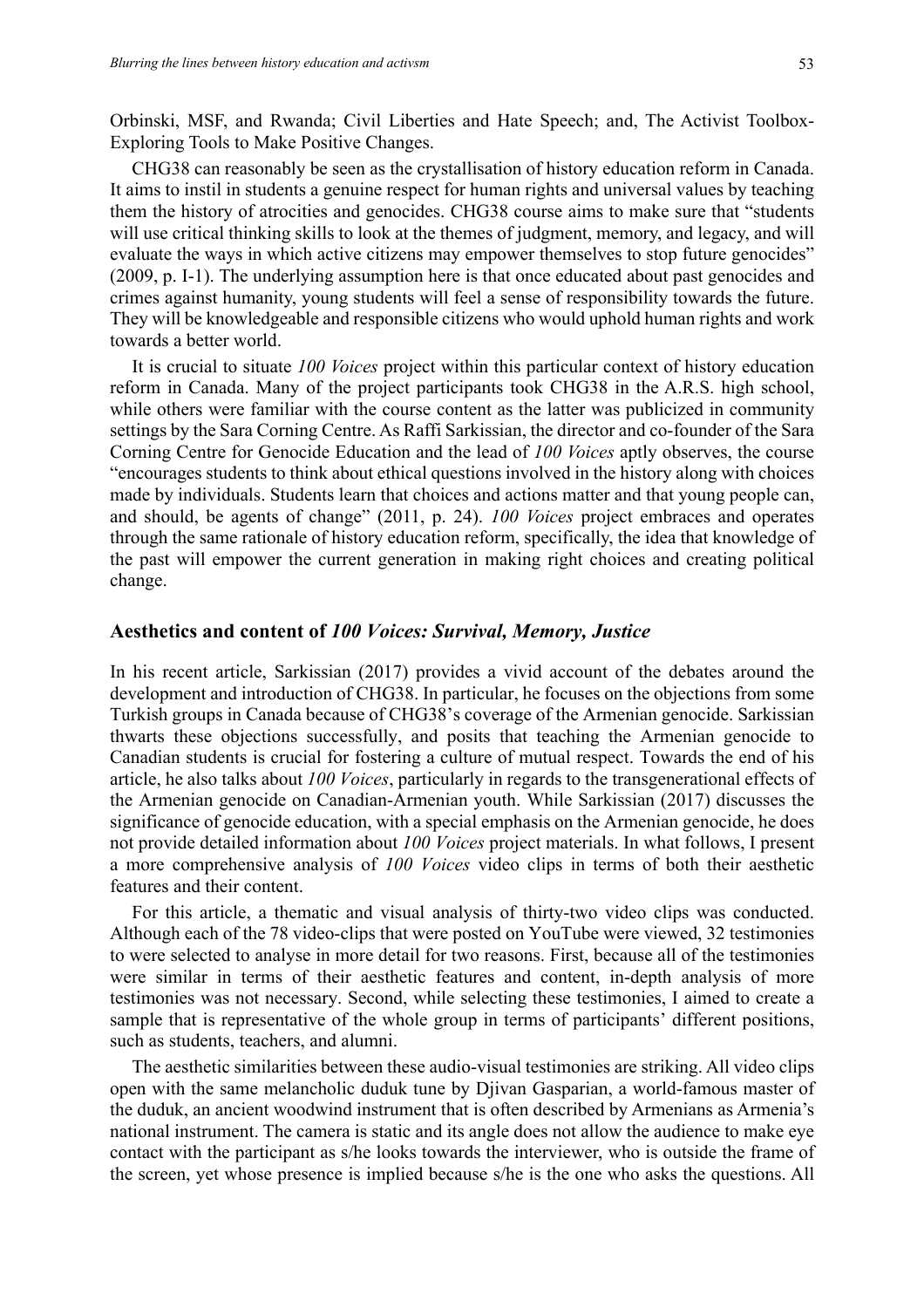the video clips use the same decor of twigs and pomegranates against a black background, and start with the same introductory images. Along with the decor, the black background and their black shirts also help focus attention on the participants' faces and voices. Black and white portraits of the participants are displayed in the form of a photo album on the website of the Sara Corning Centre, again diverting attention away from external factors and toward their faces.

These aesthetic decisions made by the production team situate each participant as the speaking subject of testimony of a painful collective and familial past that continues to influence her/him in the present moment. The video-editing work also contributes to this effect. The original interviews were cropped, cut, and edited in such a way as to leave out what the project team thought irrelevant to the project. What was deemed irrelevant depended on the questions that were asked to each participant. Interviews with members of the production team revealed that participants had been given the questions in advance and asked to do research on their family histories. These same questions were then asked during the interview. However, due to the editing strategy, the viewer cannot hear the questions. While transcribing the video clips, I was able to infer these questions from the answers given by the participants: From where did your family originate? How has the Armenian Genocide affected you and your family? How do you and your family remember the past? What difficulties do you face in remembering the past? How can we keep Armenians living outside Armenia intact and strong? What is your place in the continuing struggle for justice? What is justice for you? How do you persevere or stay strong? Why is it important that your voice be heard?

The video clips are all structured in the same way. Participants begin by telling where their ancestors are from, such as specific villages, cities, or regions in Western Armenia or today's Turkey, or other countries like Iran and Iraq. Then they continue with the stories of their ancestors' survival and later, their family's immigration to Canada. They also speak of how they try to unearth the unknowns of the family past, and, unable to fill in those gaps, they remain frustrated, fully aware of their temporal distance to the Armenian genocide. For instance, in regards to the question "Where did your family originate from?" many participants expressed a sense of frustration in the video clips. They explain that they feel frustrated because of "gaps in our history" (Noubar), "lack of information/resources" (Melanie), or "unanswered questions" (Taline). Another reason for this sense of frustration is Turkey's ongoing denial of the Armenian genocide. In their responses, many participants discuss the reverberating influences of the genocide by using the word trauma. They see themselves and their family members as being traumatised, especially because of Turkey's impassioned insistence that there was no genocide.

The questions "How can we keep Armenians living outside Armenia intact and strong?" and "How do you and your family remember the past?" situate project participants within the diasporic present of the local Armenian community in Toronto. They are asked to address two immediate concerns; the risk of losing Armenian identity in diaspora due to assimilation, and the risk of losing the memories of the genocide in the absence of the survivors. With respect to both issues, they underscore the significance of participating in local diaspora organisations, such as the Armenian Community Centre, the Armenian Youth Federation of Canada, and Hamazkayin, a cultural organisation. These are places that, in Taline's words, "we can refer to as our home, and will keep us Armenian and passionate about our Armenian culture." In order to keep the memories alive, they also participate in community commemorative events such as the annual gathering in Ottawa on the 24 April.

When asked "What is your place in the continuing struggle for justice? What is justice for you?" project participants insist on the pressing immediacy of genocide recognition and reparations, which they often refer to as the "Armenian cause." They identify themselves as the youth of the Armenian nation who are responsible for remembering the past and preserving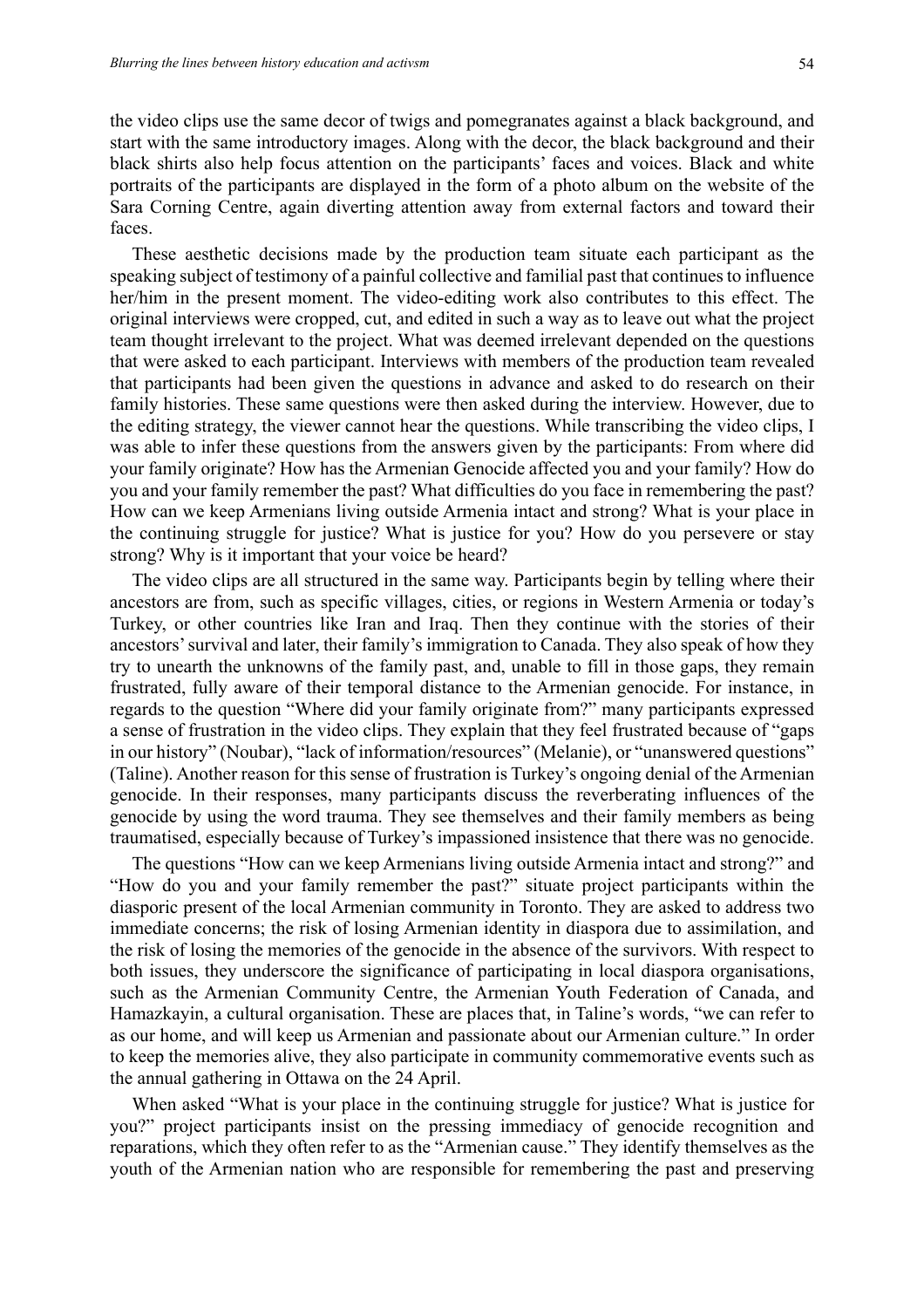Armenian identity, which are often described as one and the same. Accordingly, they see each other as sharing a common past, as working towards the same cause, and as dreaming of the future in similar terms.

While these questions frame the testimonies in the same way, the role of the producers is obscured. As Allen (2009) points out, this is a limitation often encountered in the deployment of testimonies in human rights activism. Similarly, in *100 Voices* the angle of the camera and the framing of the project do not let the audience see who is asking the questions. The audience neither sees the interviewer, nor hears the questions that are being asked. The video clips are often abruptly cropped and compressed, leaving out any silences, hesitant moments, or irrelevant responses by the participants. Consequently, the aesthetic and visual uniformity of the video clips, as well as the centralised character of the production process, raises some questions as to what was left out. What would those edited out silences, pauses, and incomplete sentences tell us about project participants' perceptions of *100 Voices* and their own role in it, especially in reference to the overarching issues of memory and history?

A full answer to this question is outside the scope of the present article, as I did not gain access to unedited versions of the testimonies. Instead, in the next section I will address this question, albeit only partially, through a close analysis of my interview with Zabel<sup>5</sup>, who was both a member of the production team and a participant in *100 Voices*.

# **"Putting a human face" to numbers and facts: History education and human rights activism**

Zabel is an affable and confident young woman who defines herself as "a passionate Armenian." On 23 March 2016, we met for an interview and our conversation lasted close to two hours. Among other things, we talked about her role in *100 Voices*. Her account overlaps with my interviews with the rest of the production team. Yet, what makes Zabel's account distinct and particularly relevant for paper is her discussion of *100 Voices* at the intersection of history education and human rights activism:

1.5 million people died, well, they can turn around and say, World War One, World War Two, a million examples of death and destruction in this world, not genocides, you know? But I guess if you haven't been persecuted, if you're, if you don't have a history of persecution, you know? It's hard, someone wanted to end your race, wow, right? But some people can't, I mean, emotionally can't make that connection, so when you, when you let people, like, express their emotions and their family stories, you make this a human, a very human issue, you're putting a face to a one point five million people issue, you're putting a human face, that's huge. Umm, I think that, that's when you start seeing results, as far as I mean, this is supposed to be an educational tool in classrooms, right? And, and, that, history is very disconnected, I mean we read it on, in a book and if you don't see it, if you don't feel it, if you don't have a personal connection to it, you don't really internalize it, you don't really get what history is. History is more than facts, right? I mean, you can say, I mean, there's something about people putting a face to the issue and then, when you see, maybe in another high school, a public school for example, that a student a few blocks down the road, at the Armenian school actually lives their day, their day to day affected by the Armenian genocide, you say "oh, so it's not just a faraway issue in a faraway time in a faraway land, the issue is very much present," you know, and genocide transcends borders, you know, transcends time transcends space. So I think that's, that made this project especially effective and that was one of the main reasons that I, umm, joined.

Apparent in this excerpt is Zabel's position vis-à-vis the Armenian genocide. Although she did not experience or witness the genocide herself, she is still very much impacted by its reverberations. She does not experience it as a "far away" history, but as an ongoing experience of loss and pain. Moreover, she wants her experiences to be seen and recognized by her non-Armenian peers. As an educational project, *100 Voices* is a tool to achieve this goal. It can potentially render the daily struggles of Armenian youth visible for their non-Armenian peers.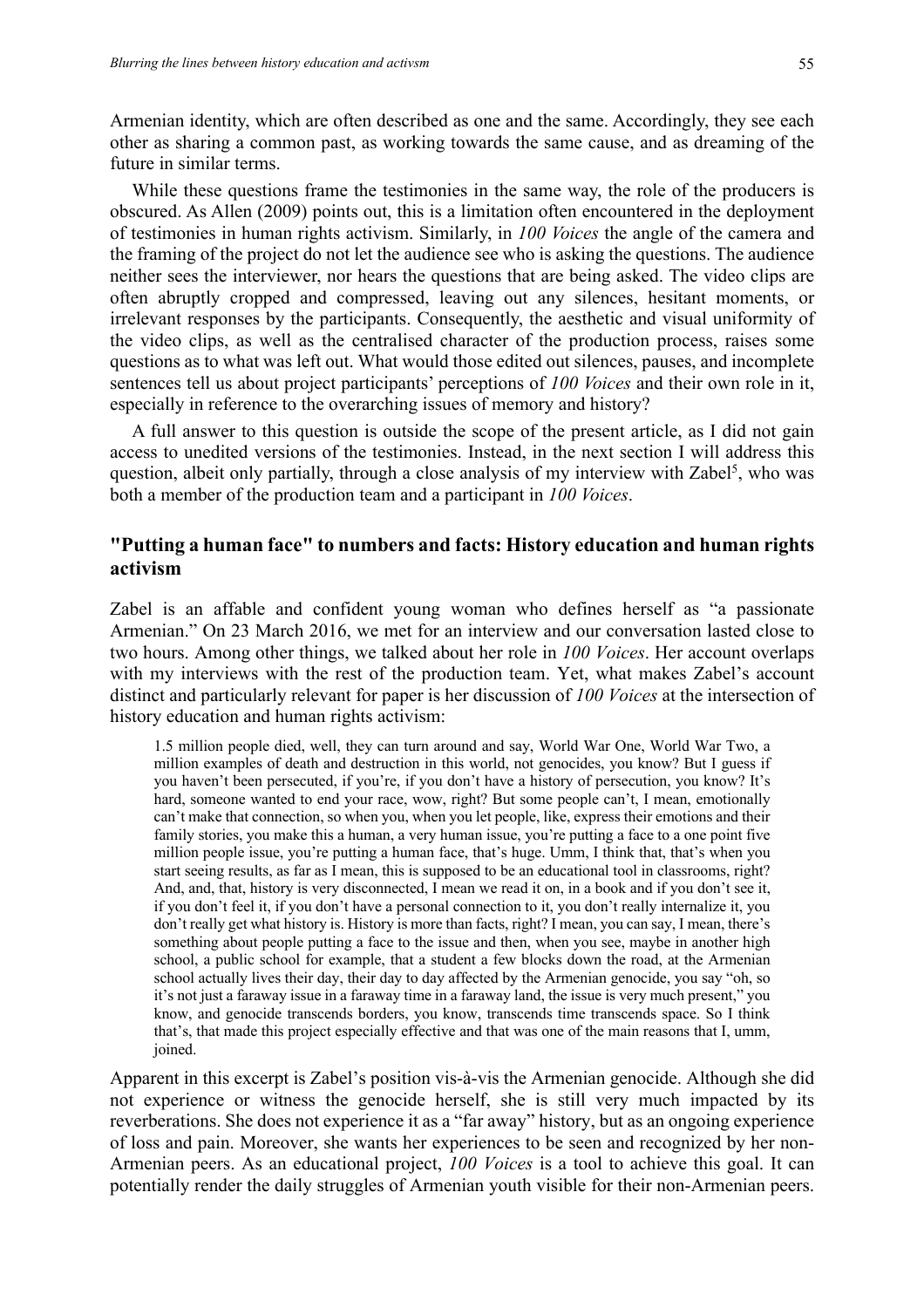In expressing this desire for visibility and recognition, Zabel embraces the broader efforts for history education reform, a point I have discussed in the preceding section. She sees *100 Voices* as an attempt to reform history education by shifting its focus from numbers and facts to personal stories. She acknowledges that testimony is both a valid source for, and a useful tool of, history education. This is what she hoped her testimony on YouTube would achieve. By moving her intimate and familial experience of suffering to the public sphere, she hoped to raise awareness among the wider Canadian public about the Armenian genocide.

Later in our conversation, Zabel elaborated on her perceptions of the audience *100 Voices* had targeted, highlighting once again the project's aim of changing students' perceptions of genocide in general and of the Armenian genocide in particular:

[...] so I think he (the project lead) wanted it to be an educational tool, and that was a guiding principal for us, how do we make this so that it's actually useful to teachers in the classroom, teaching about the Armenian genocide, how does it make history, history can be very two dimensional if your teacher doesn't really put their own spin on it. I've had great history teachers, poor history teachers, I think the great history teacher is the one that make history come off the page, great, World War One happened but how did that change the world order? How, what have we learned from World War One? I think that's a huge part of learning history, I think that's a distinct challenge, and learning history, and learning about crimes against humanity is especially tough, you know and they're not, we live in Canada they don't happen every day, we're not, I mean some of my history teachers at school said "I wish you were from war torn countries, so you would understand what this means," you know, the implications of genocide for example, of wars for example, so, so we really wanted it to be an educational tool and I think that, that's what we kinda structured it to be, but not facts. Education in the sense that we knew who our, that our target audience is students and teachers, but mostly students, right?

In talking about *100 Voices*, Zabel once again refers to history education. Similar to the descendants of other groups that fled from persecution or violence in their respective countries of origin and migrated to Canada, Zabel is faced with two uneasy questions: How can history education make people "understand" what it means to be exposed to violence when they do not have any personal connection to that particular history of violence? And, how can one render the particular history of a group interesting and relevant for Canadian students?

Her reference to crimes against humanity is telling in this respect. She believes that *100 Voices* renders the Armenian genocide meaningful for non-Armenian Canadians by presenting it as a crime against humanity that deserves utmost attention and urgency. Nonetheless, Zabel's resort to human rights discourse should not be understood simply as an instrumental gesture to advertise *100 Voices*. On the contrary, she explains her participation in *100 Voices* as part of her self-proclaimed identity as a human rights activist or human rights defender, as she variably puts it. This self-identification can be understood as her personal response to the legacies of the past:

I think you'll find that different people deal with it differently but for me, I, I ,I'd rather, like I, I won't let myself sink into that pain because my story anymore may not be so detailed but other people's stories are detailed and that, that's just painful, I mean you don't have to be Armenian or Jewish to understand the pain, but for me, I mean, I, like, pain I try to take it, umm, so it doesn't happen again, you know, so never again, does it become again and again like they say, umm, and I try to be an activist, you know, a human rights activist not just genocide umm prevention and awareness, you know, just human rights in general, like, that's how I handled the pain, personally, so I try to be a good political citizen, for example, umm, I try to be aware of what's going on in the world in terms of like, not just the Armenian genocide denial issue, but all, you know, crimes against humanity, umm, that's how I, because I would hate, umm, the world not to have learned a lesson. From what happened, you know, and then the Holocaust, and then it happened in Rwanda and we didn't intervene, right, so this is very interesting to me, how it continually continue not to, you know once you call it the G-word you have to do something, so this is very interesting to me.

Here, Zabel draws connections between the Armenian genocide and other cases of collective violence such as the Holocaust and Rwandan genocide. Her self-identification as a human rights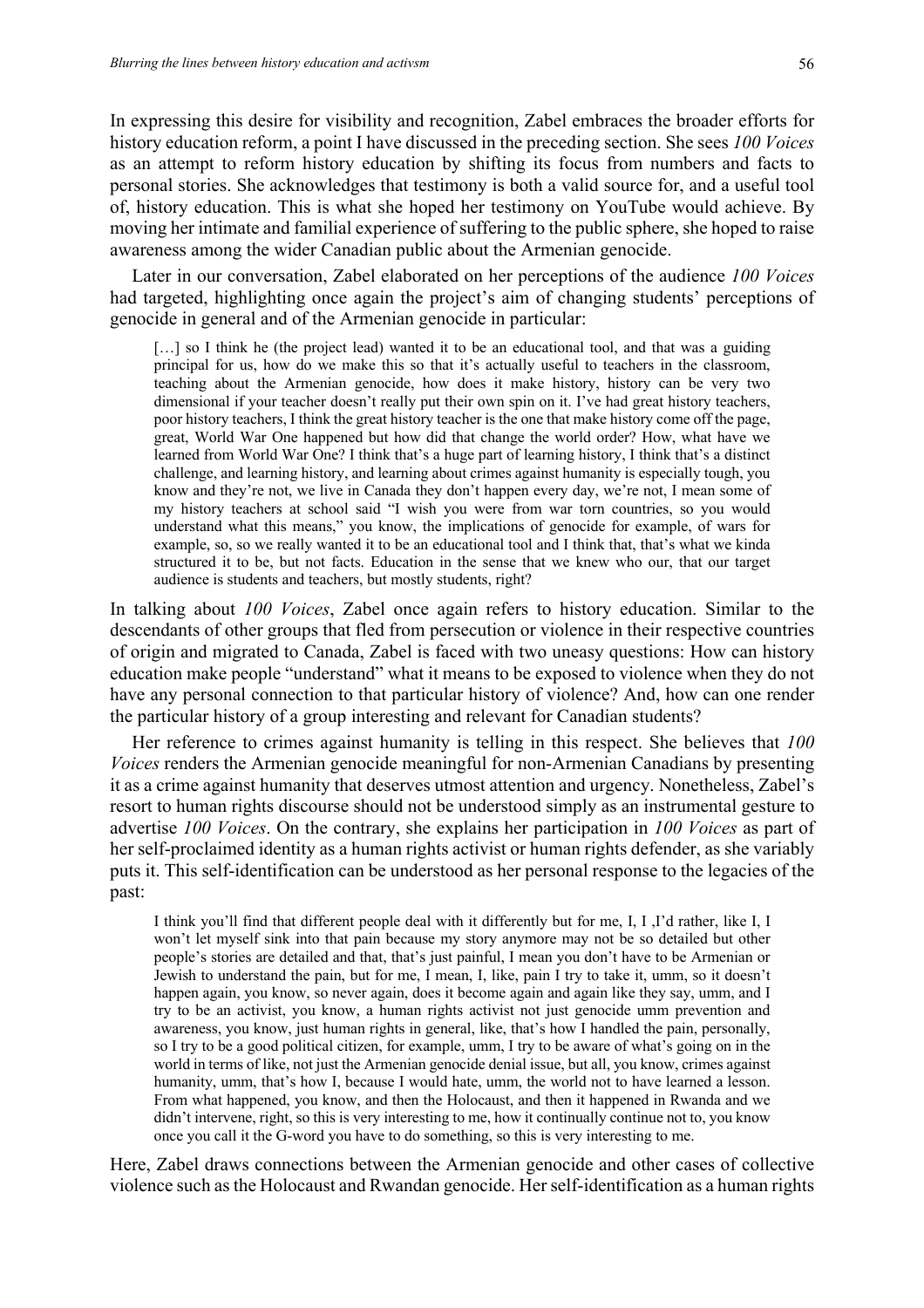activist is what enables her to move beyond her Armenian identity and make these broader connections. In her *100 Voices* testimony, Zabel also talks about how she sees herself both as an Armenian youth, and as a human rights activist. Once again, she articulates a particularistic imperative that is derived from her Armenian identity through the universalising discourse of human rights:

If you identify as an Armenian, then you're obligated to be committed to the Armenian cause. You're obligated to support your community and your nation, you're obligated to be the best possible representative for your people and an avid defender of human rights.

The notion of crimes against humanity is a recurring theme in other *100 Voices* video-clips as well. Similar to Zabel, other participants resort to human rights discourse and present their group-specific case of claim making, which they often call the "Armenian cause," in a language that is more appealing to wider publics. For instance, Sarig, one of the teacher participants of the project, intimates that Armenian children are often more sensitive to others' suffering and other genocides. Many other participants, like Raffi and Rupen, also emphasise that their *cause* concerns not only the Armenian genocide, but also all forms of persecution and all other genocides.

In doing so, project participants derive a universal lesson from the past, while at the same time advocating for the recognition of the Armenian genocide. The use of audio-visual testimony plays a substantial role in constructing these meanings. As Torchin (2006, 2012) effectively discusses in her work on human rights and genocide activism, the medium is not a transparent delivery system for truth. On the contrary, the medium in use has a key role in the construction of meaning as it enables certain discursive practices and not others. In the case of audio-visual testimony, the medium is supposed to not only unveil and record human rights abuses, but at the same time, it reinforces the truth claim of the speaker's narrative. Presented in the form of testimony, stories of human rights abuses not only aim to elicit sympathy, but they can also make certain ethical claims on viewers and listeners, turning the audience into what McLagan (2006, p. 191) calls "witnessing publics" or what Assmann (2006, p. 265) calls "secondary witnesses." This refers to the process of hailing the audience, asking them to take responsibility and to act on the issue at stake. In other words, the use of audio-visual testimonies in activism is based upon the idea that, "if people know, they will act accordingly" (Torchin, 2012, p. 1). There is an expectation on the part of narrators or activists that testimonies will lead to recognition, which will, in turn, trigger transformative action on the part of the audience (Kennedy, 2014).

Likewise, the participants in *100 Voices* not only record the Armenian genocide as a case of crimes against humanity, but also make a political and moral claim on viewers. They present Armenians' struggle for genocide recognition not as a parochial or exclusionary identity claim, but rather as a universal moral imperative, that concerns the interests of the whole of humanity. Taken together with the Sara Corning Centre's overarching agenda of human rights and genocide education, *100 Voices* participants emerge here not only as Armenian youth who aim to teach a wider public the history of the Armenian genocide, but also as activists who try to solicit public support for historical justice in the case of the Armenian Genocide.

#### **Conclusion**

The Sara Corning Centre publicized *100 Voices* in multiple events and venues since the inception of the project in 2015. The Centre held an exhibit, "Thank You Canada," in Toronto City Hall on October 22, 2015, where some of the *100 Voices* video clips were screened. On November 7, 2015, the Centre held a panel on the *100 Voices* project during Holocaust Education Week in Toronto and screened two video clips to a predominantly Jewish audience.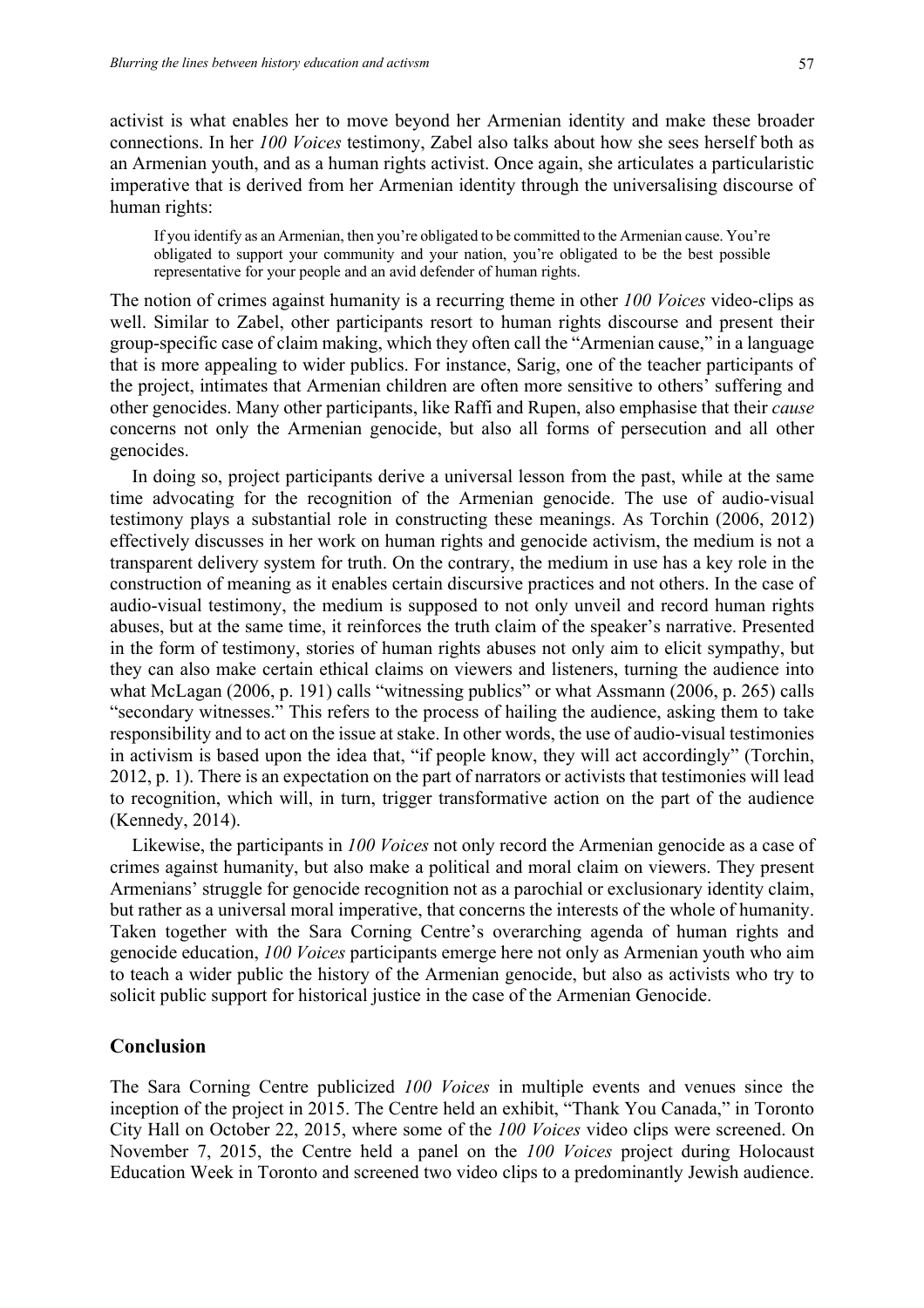On March 8, 2016, it co-organized a Toronto District School Board student conference at the Central Technical School, in cooperation with Alpha Education, Facing History and Ourselves (FHAO), Holodomor Research and Education Consortium, and the Toronto DSB Aboriginal Education Centre. The Centre participated in this conference with two workshops: *Canadian Upstanders During the Armenian Genocide* and *100 Voices: Survival, Memory and Justice*. On April 24, 2017, the Centre held a student conference titled *Armenian Genocide: A Just Resolution*. Over 180 Grade 11 and 12 students and teachers from all across Ontario participated in this conference (Sara Corning Centre, 2017).

What impacts did the *100 Voices* project have on these audiences? More precisely, how did watching *100 Voices* testimonies influence non-Armenian Canadian students, the project's targeted audience? As this article has shown, efforts for history education reform in transitional contexts are based on the presumption that once the current generations are better educated about the past, they will become responsible and active citizens of the future. How can we, as scholars, ascertain whether or not the hopes of theorists and practitioners of history education reform are realised in this specific case?

While it is difficult to measure what impact *100 Voices* has had on its targeted audience, this article has suggested that the project has played a crucial role in the formation of its participants' identities. *100 Voices* has cultivated a particular subjectivity among the project participants. The aesthetic and discursive choices made by the project team have enabled the project participants to identify themselves not only the young people of the Armenian nation, but also as activists for human rights. The production team's use of audio-visual testimony, often used in human rights activism, has played a crucial role in creating this effect. In the face of the declining number of genocide survivors who are still alive, *100 Voices* participants reconstruct the past through the medium of audio-visual testimony, a point that confirms Kansteiner's (2014) prediction about the changing character of memory making through new kinds of media. By talking publicly about their own family histories in these testimonies, project participants educate a wider public about the ongoing impacts of the genocide and its denial on the current generation. At the same time, by representing their struggle against genocide denial through the universal parameters of human rights activism, *100 Voices* participants emerge as human rights activists. Consequently, this article has argued that the *100 Voices* project blurs the lines between history education and activism. Still, assessing the long-term impacts of *100 Voices*, both on the project participants and non-Armenian Canadian youth as its targeted audience, is a task that awaits future research.

#### **References**

A.R.S. Armenian School. (2015). Our history. Retrieved from

http://www.arsarmenianschool.ca/index.php?option=com\_content&view=article&id=27&I temid=148

- Akcam, T. (2012). *The Young Turks' crime against humanity: The Armenian Genocide and ethnic cleansing in the Ottoman Empire*. Princeton and Oxford: Princeton University Press.
- Allen, L. A. (2009). Martyr bodies in the media: Human rights, aesthetics, and the politics of immediation in the Palestinian Intifada. *American Ethnologist, 36*(1), 161–180.
- Assmann, A. (2006). History, memory, and the genre of testimony. *Poetics Today, 27*(2), 261–273.
- Cole, E. A. (2007). Transitional justice and the reform of history education. *The International Journal of Transitional Justice, 1(*1), 115–137.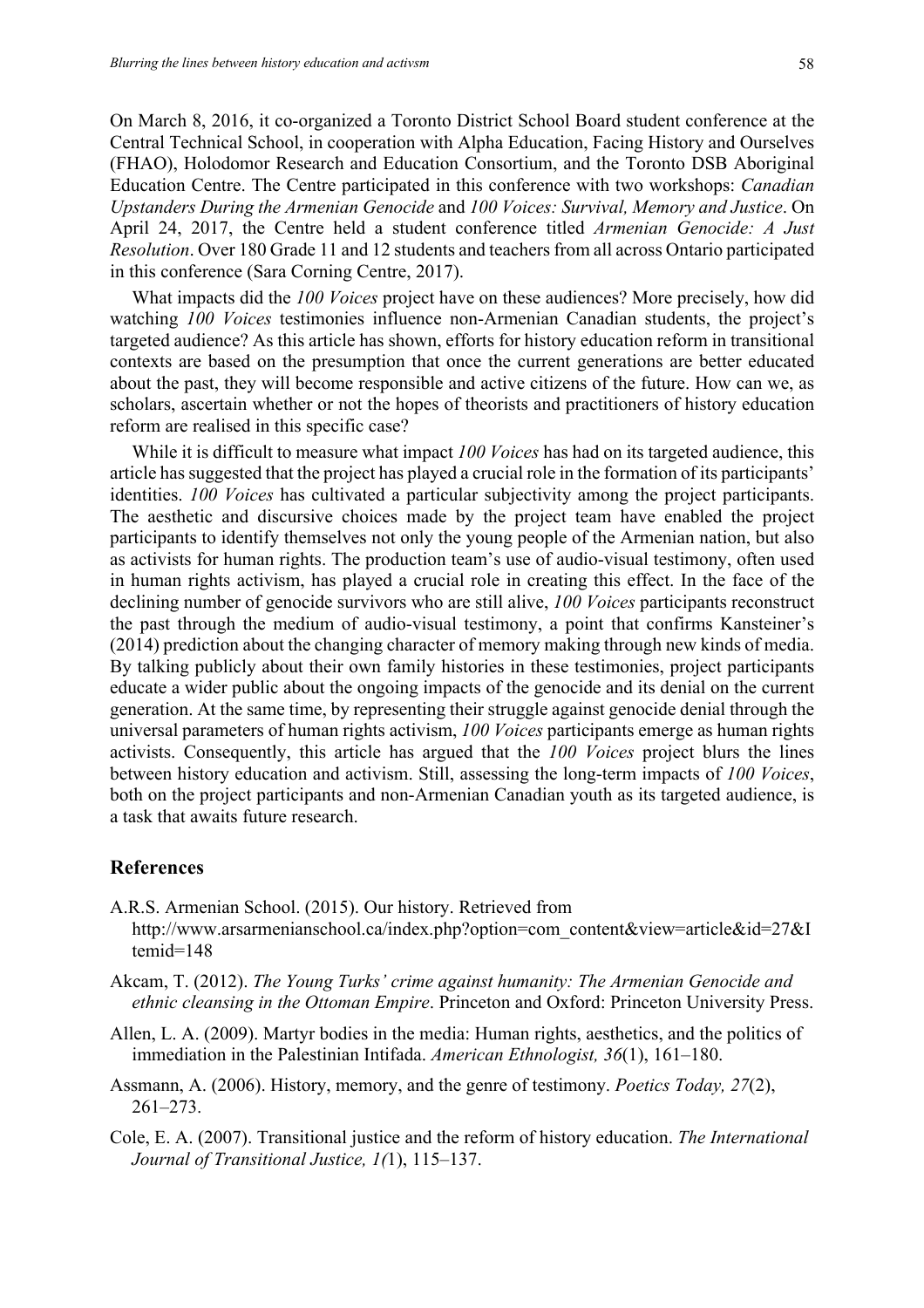- Cole, E. A., & Murphy, K. (2009). *History education reform, transitional justice, and the transformation of identities.* Research Brief, International Center for Transitional Justice.
- Duthie, R., & Ramírez-Barat, C. (2018). Introduction: Addressing the educational legacies of Human Rights violations. In C. Ramírez-Barat & M. Schulze (Eds.), *Transitional justice and education: Engaging young people in peacebuilding and reconciliation* (pp. 17–44). Göttingen: V&R unipress.
- Garde-Hansen, J., Hoskins, A., & Reading, A. (Eds.). (2009). *Save as... Digital memories.* New York: Palgrave Macmillan.
- Gocek, F. M. (2014). *Denial of violence: Ottoman past, Turkish present, and collective violence against the Armenians, 1789-2009.* New York: Oxford University Press.
- Gül Kaya, D. (2018). 100 Voices after 100 years: Remembering the Armenian Genocide in diaspora. *Popular Communication, 16*(2), 1–13.
- Hoskins, A. (2011). Media, memory, metaphor: Remembering and the connective turn. *Parallax, 17*(4), 19–31.
- Kansteiner, W. (2014). Genocide memory, digital cultures, and the aesthetization of violence. *Memory Studies, 7*(4), 403–408.
- Kennedy, E. J. (N.D.). Redefining Genocide Education. Retrieved from http://www.genocidewatch.org/aboutgenocide/articlesongenocide.html
- Kennedy, R. (2014). Moving testimony: Human Rights, Palestinian memory, and the transnational public sphere. In C. De Cesari & A. Rigney (Eds.), *Transnational memory: Circulation, articulation, scales* (pp. 51–78). Berlin, Boston: De Gruyter.
- McLagan, M. (2006). Introduction: Making human rights claims public. *American Anthropologist, 108*(1), 191–195.
- Pinchevski, A. (2011). Archive, media, trauma. In M. Neiger, O. Meyers, & E. Zandberg (Eds.), *On media memory: Collective memory in a new media age* (pp. 253–264). NY: Palgrave Macmillan.
- Sara Corning Centre for Genocide Education. (2015). 100 Voices. Retrieved from https://www.corningcentre.org/about.html
- Sara Corning Centre for Genocide Education. (2017). News and Events. Retrieved from https://www.corningcentre.org/news--events/armenian-genocide-a-just-resolution-corningcentre-conference
- Sarkissian, R. (2017). The Benefits and Challenges of genocide education: A case study of the Armenian Genocide. In S. W. Murray (Ed.), *Understanding atrocities: Remembering, representing, and teaching genocide* (pp. 107–123). Edmonton: University of Calgary Press.
- Torchin, L. (2006). Ravished Armenia: Visual media, humanitarian advocacy, and the formation of witnessing publics. *American Anthropologist, 108*(1), 214–220.
- Torchin, L. (2012). *Creating the witness: Documenting genocide on film, video, and the Internet*. Minneapolis, MN: University of Minnesota Press.
- Toronto District School Board. (2009). CHG38 Genocide and Crimes against Humanity Course Profile: A Grade 11 History College/University Preparation Ontario Ministry of Education Approved Locally Developed Course. Toronto.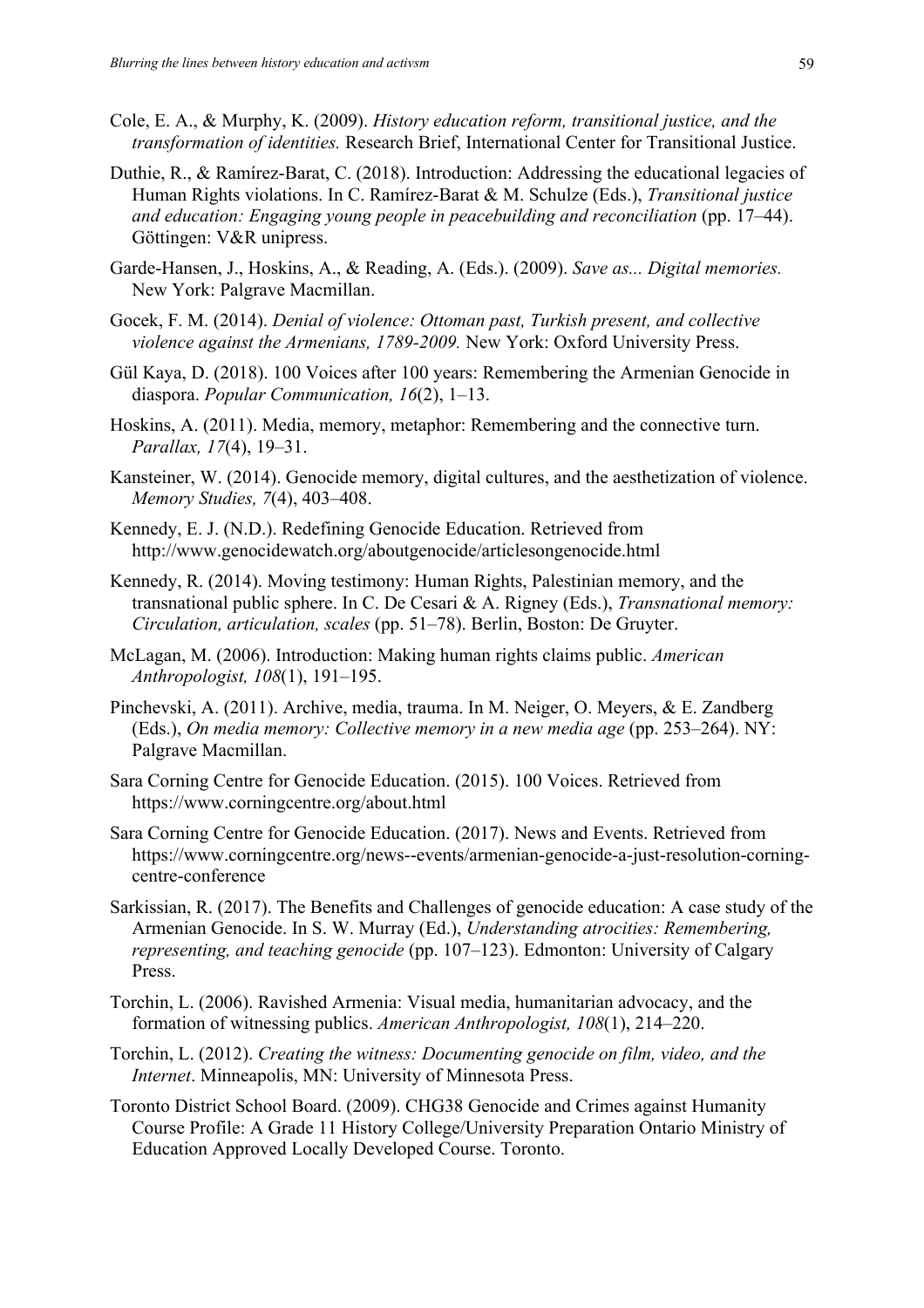Waal, T. D. (2015). *Great catastrophe: Armenians and Turks in the shadow of genocide*. New York: Oxford University Press.

Wells, M., & Schaefer, L. (2010). Facing history and ourselves. *Canadian Issues*, 51–54.

#### **Video-Clips**

- Corning Centre (2014, December 2). *100 Voices Trailer* [video file]. Retrieved from https://www.youtube.com/watch?v=qYw7WXkD5A4
- Corning Centre. (2015, January 15;14). *Karnie* [video file]. Retrieved from https://www.youtube.com/watch?v=to-LfeBPFwQ (Part 1), https://www.youtube.com/watch?v=es2JXMZs1TQ (Part 2)
- Corning Centre. (2015, February 9). *Lia* [video file]. Retrieved from https://www.youtube.com/watch?v=78XYJL-d7qo
- Corning Centre. (2015, April 10). *Melanie* [video file]. Retrieved from https://www.youtube.com/watch?v=lyHgIH3AvHo (Part 1), https://www.youtube.com/watch?v=7vPClHRQn6A (Part 2)
- Corning Centre. (2015, February 10). *Noubar* [video file]. Retrieved from https://www.youtube.com/watch?v=PxmCetBIVB4&t=15s

Corning Centre. (2015, April 12; 16). *Raffi* [video file]. Retrieved from https://www.youtube.com/watch?v=-0Jm-SXJNxg (Part 1), https://www.youtube.com/watch?v=QnaFNE06FhA (Part 2)

- Corning Centre. (2015, March 19; April 14). *Rupen* [video file]. Retrieved from https://www.youtube.com/watch?v=0CE-OpY2wf0 (Part 1), https://www.youtube.com/watch?v=quC3TpDe8oE (Part 2)
- Corning Centre. (2015, April 27). *Sarig* [video file]. Retrieved from https://www.youtube.com/watch?v=AptxtyuP1Zs
- Corning Centre. (2015, February 13; March 15 ). *Taline* [video file]. Retrieved from https://www.youtube.com/watch?v=CjRWMAfe46Q (Part 1), https://www.youtube.com/watch?v=0QouGzbBuVs (Part 2)

#### **Endnotes**

<sup>&</sup>lt;sup>1</sup> The Armenian genocide refers to the mass killings of the local Armenian population of Anatolia by the CUP (Committee for Union and Progress) government in Ottoman Turkey during World War One (1915-1918). An estimated 1.5 million Armenians perished in a series of premeditated and systematic mass deportations and executions. Since 1915, successive Turkish governments have denied that the Armenian genocide took place. However, countless reputable and prominent scholars have pointed out that the mass killing of Armenians in Ottoman Turkey constitutes genocide (Akcam, 2012; Gocek, 2014; Waal 2015).

<sup>&</sup>lt;sup>2</sup> YouTube enables repeated viewing and replay, along with the functions of pausing, rewinding, and sharing the video clips on other social media platforms. YouTube also presents the video clips in a playlist format and it suggests related video clips on the Armenian genocide on the sidebar.

<sup>&</sup>lt;sup>3</sup> Thus, the use of these video clips in my research without the participants' consent involves no potential breach of privacy and it is unlikely to adversely affect the welfare of individuals to whom the information relates.

<sup>&</sup>lt;sup>4</sup> I want to thank one of the anonymous reviewers for drawing my attention to this point.